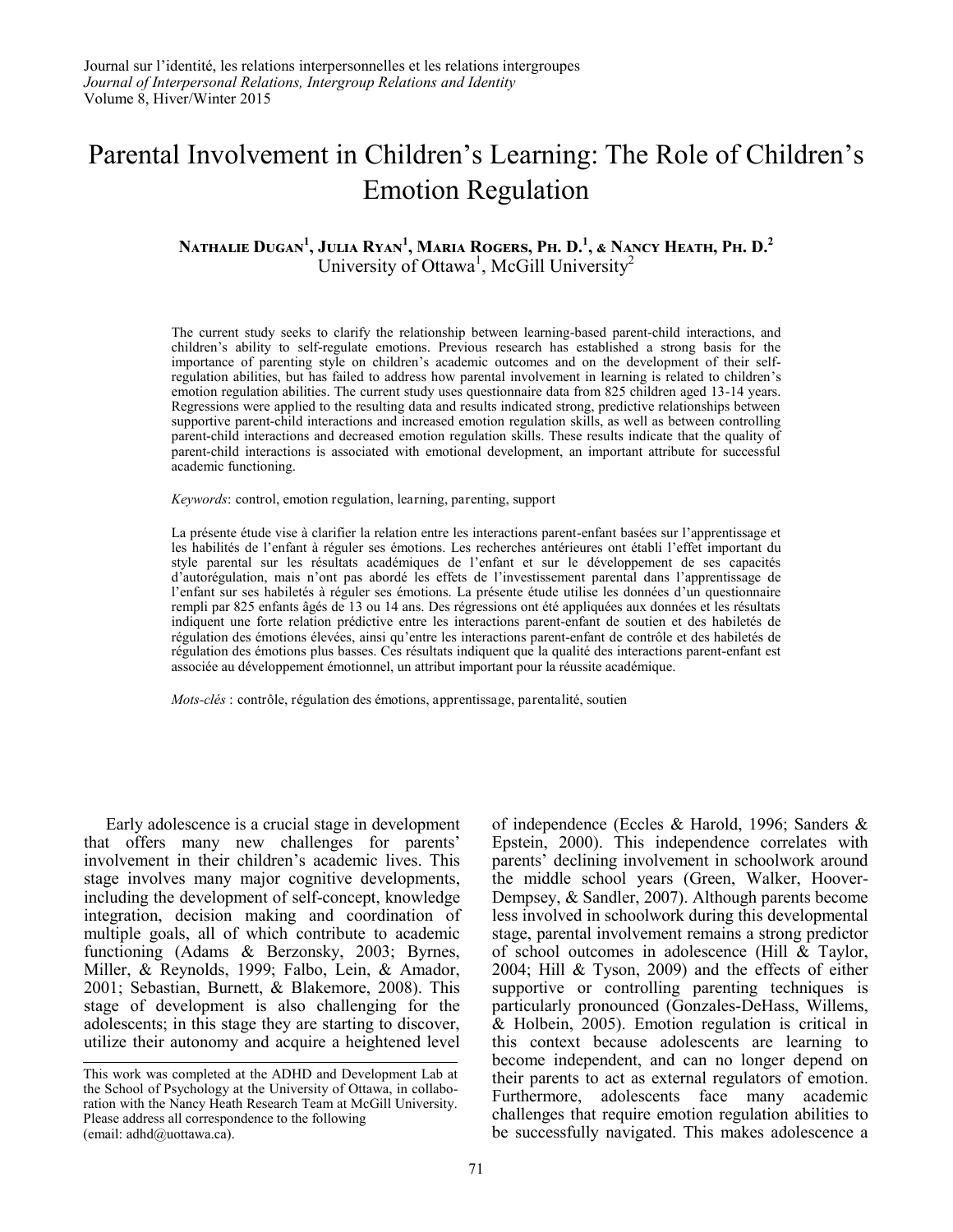crucial time for examining the effects of parental involvement on learning, and the implications for adolescent emotion regulation.

Based on the *Family-School Relationships Model*, learning-focused parent-child interactions are thought to have a strong influence on children's personal characteristics, which in turn impact children's academic success. Previous literature has supported the importance of parent involvement in adolescents' academic success and has highlighted the distinction between the positive effects of supportive parenting and the negative effects of controlling parenting (Eskilson, Wiley, Muehlbauer, & Dodder, 1986; Fox & Calkins, 2003; Ginsburg & Bronstein, 1993; Harper, Felicity, Brown, Arias, & Brody, 2006). However, within this literature, two main areas have been neglected: the relationship between parenting style during learning and the emotion regulation abilities of children, and the difference in this relationship between mothers and fathers. The first issue is critical because the *Family-School Relationships Model* suggests that adolescent's emotion regulation abilities will play a significant role in the relationship between parental involvement and academic success. In other words, this model and the research that supports it both suggest that emotion regulation is likely to be an important factor explaining why parent's involvement in learning is critical to academic success. The second issue is important because previous research has indicated that mothers and fathers may play differing roles in their child's socio-emotional and academic development. This study was designed to address these shortcomings by examining the impact of mothers' and fathers' supportive and controlling involvement in learning on young adolescents' emotion regulation abilities.

# **Emotion Regulation**

Emotions are arousal responses that are triggered by environmental stimuli, which subsequently lead to cognitive and behavioural responses (Fox & Calkins, 2003). As such, emotions are useful in directing attention, optimizing sensory intake, tuning decision making, and readying behavioural responses, an ability that is especially useful when faced with challenging situations, notably, those faced at school (Gross, 2002; Pekrun, Goetz, Titz, & Perry, 2002). Though emotions play a significant role in goaldirected behaviours, they can be associated with negative effects as well; emotions can be too strong, inappropriate for the context, or lead to responses that are discrepant with the actor's goals (Murphy, Shepard, Eisenberg, & Fabes, 2004). Emotion regulation is the ability to regulate emotions through awareness, monitoring, evaluation, and modification of emotions (Gross, 2002; Murphy et al., 2004). Emotion regulation is therefore an essential skill that allows children to handle challenges in social and academic functioning, and progress through development competently (Graziano, Reavis, Keane, & Calkins, 2007; Gross, 1998).

Emotion regulation allows children to control their emotional output, which is important for having success in the academic environment (Graziano et al., 2007; Gumora & Arsenio, 2002). Furthermore, emotional control has been shown to be an important factor in the development of appropriate social behaviours, such as adhering to social norms and conforming to adaptive social rules (Fox & Calkins, 2003; Supplee, Shaw, Hailstones, & Hartman, 2004). Internalizing norms and appropriate social behaviours is one of the critical characteristics that children acquire during childhood, and emotion regulation is a key first step in developing this ability (Supplee et al., 2004). Emotion regulation is therefore an essential part of the developmental process and is especially important for the achievement of short and long term academic goals.

A study conducted by Graziano et al. (2007), used a longitudinal research design to examine the relationship between emotion regulation in kindergarten-aged children and early academic success. Data for this study was collected using a variety of different measures: (a) the *Emotion Regulation Checklist*, which is a parent-report method which assesses a child's behavioural displays of emotion regulation; (b) the *Academic Performance Rating Scale*, a teacher-report method to assess academic competence; (c) the *Behavior Assessment System for children*, a parent-report survey to measure behavior problems; (d) the *Student-Teacher Relationship scale*; (e) the *Wechsler Individual Achievement Test* as well as (f) the *Wechsler Preschool and Primary Scale of Intelligence* as a measure of IQ. In order to address the main research problem (whether or not emotion regulation relates to early academic success) regression analyses were conducted. After controlling for IQ, it was found that emotion regulation skills were a significant predictor of success and achievement in the classroom setting.

Emotion regulation is an essential aspect of development that allows children and adolescents to accomplish goals, but the benefits of developing adaptive emotion regulation strategies reach much further than this example. Children who fail to develop these skills and consequently, exhibit emotion dysregulation have an increased risk of developing certain types of psychopathology (McLaughlin,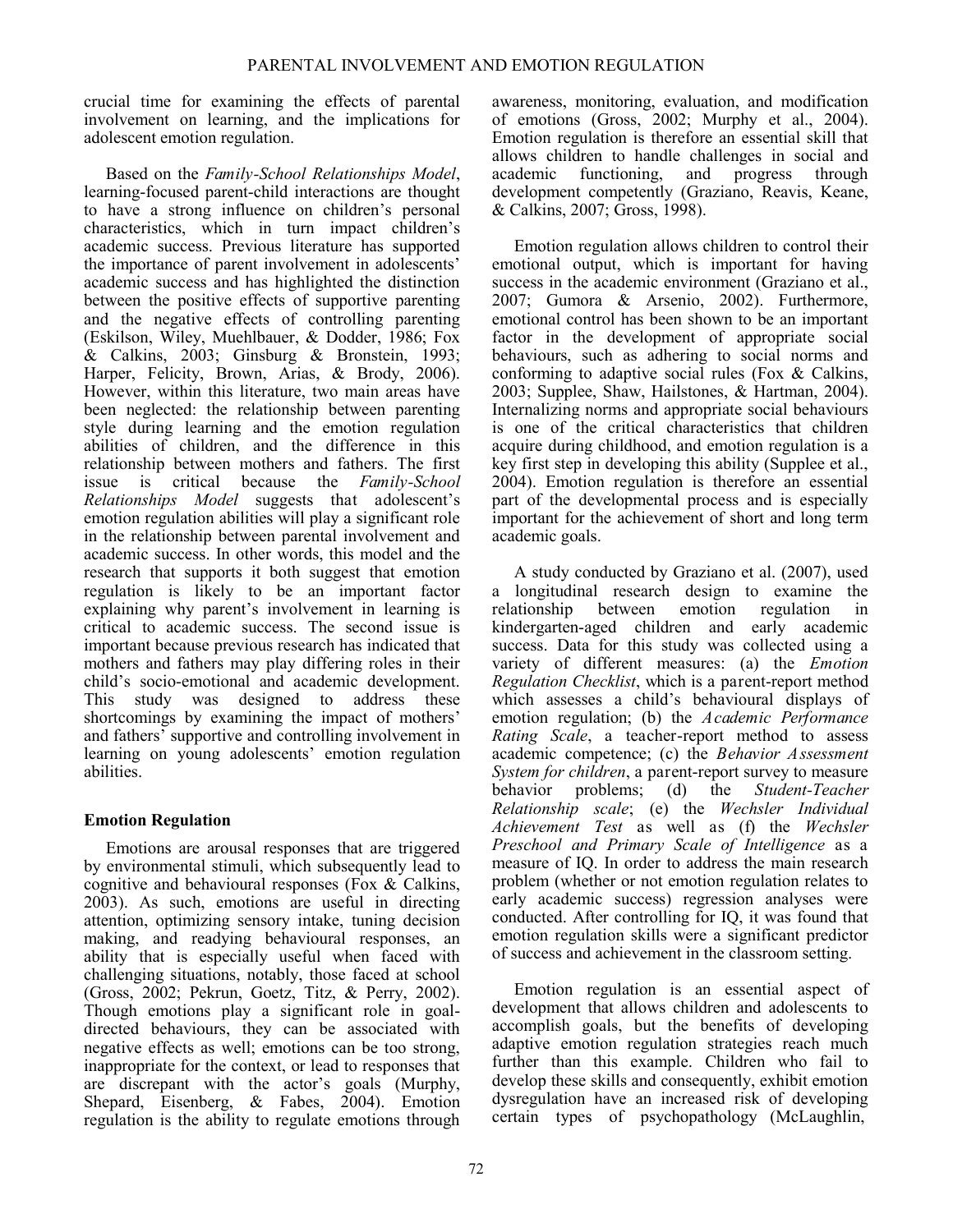Hatzenbuehler, Mennin, & Nolen-Hoeksema, 2011). In a study conducted by McLaughlin et al. (2011), researchers used a longitudinal research design to examine the relationship between emotion dysregulation and risk of psychopathology. Emotion dysregulation was quantified according to three factors: (a) emotional understanding, (b) disregulated expression of negative emotionality and (c) ruminative responses to stress and intense emotions. The researchers involved in this study found that adolescents who display symptoms of emotion dysregulation are at higher risk for anxiety disorders and aggressive behaviours, and that psychopathology did not necessarily predict negative emotionality. These findings evidence the premise that emotion dysregulation can act as a risk factor for children, and have severe negative effects on their overall quality of life and emotional well-being.

# **Parental Involvement in Learning**

Supportive parenting is characterized by parental warmth and nurturance, and is positively correlated with measures of children's psychological well-being (Ginsburg  $\&$  Bronstein, 1993). In the context of learning at home, supportive parenting behaviours include praising the child for its work, as well as encouraging the child's autonomy (Grolnick & Slowiaczek, 1994). Parents who use supportive techniques provide the child with autonomy support, and allow the child to have space to figure their work out on their own. Instead of focusing on specific details such as timing and correctness, supportive parents emphasize the child's abilities to apply their problem solving skills. The supportive parenting style has also been shown to cultivate the development of children's self-esteem and positive self-evaluations, and is a strong predictor of a child's overall life satisfaction (Grolnick & Slowiaczek, 1994; Harper et al., 2006).

Controlling parenting is characterized by pressure that is imposed on the child by the parent to behave and think in certain ways (Grolnick, 2003; van der Bruggen, Stams, & Bögels, 2008). Controlling parents exhibit lower levels of warmth and tend to be much more distant, demanding and harsh than supportive parents. They use methods such as commands to elicit behaviours from their children (Cui, Morris, Criss, Houltberg, & Silk, 2014; Pomerantz, Moorman, & Litwack, 2007). Controlling parents employ methods such as pressure and punishment to coerce the child into completing a task, rather than encouraging the child to work at its own pace. For example, in the context of parent-child learning-based interactions, a controlling parent might set rigid guidelines about how the child's work should be completed, and how

long they can take on each question or activity. Controlling parents do not respect the child's autonomy and often undermine its sense of independence. The pressure that controlling parents place on children is associated with children with low self-esteem (Eskilson et al., 1986). Research indicates that the controlling parenting style is also associated with detrimental effects on the emotion regulation capacities of the child (Fox & Calkins, 2003). Children whose behaviour is heavily controlled by their parents tend not to have a substantial repertoire of emotion regulation strategies because they have become overly dependent on external support from the parent.

## **Parental Involvement: Mothers and Fathers**

The majority of the research investigating parental involvement in children's learning has focused primarily on mothers (Rogers, Wiener, Marton, & Tannock, 2009). Although studies addressing the influence of father involvement are less common, the limited existing literature suggests that fathers can have an influence on children's outcomes, above and beyond mothers' involvement (Greif & Greif, 2004). Fathers' involvement in children's learning is associated with higher child achievement and improved attitudes at school (Flouri, Buchanan, & Bream, 2002; McBride, Schoppe-Sullivan, & Ho, 2005). One proposed reason for this between-parent differential effect on child outcomes is that some fathers may mentor and encourage their children to explore and take challenges, which is an important component of supporting their development (Grossman et al.,  $200\overline{2}$ ). This possibly unique role for fathers in their children's development could also impact their emotion development, through the encouragement of taking challenges and exploring new situations, both of which are situations where emotions must be managed. This study sought to explore this possibility and simultaneously add to the research in this area by exploring the differential effect of mothers' and fathers' supportive and controlling involvement on their child's emotion regulation abilities.

## **Family-School Relationships Model**

Ryan and Adams (1995) developed an ecological model based in systems theory, the *Family-School Relationships Model*, to organize the many variables that are implicated in a child's academic success. The *Family-School Relationships Model* includes characteristics of parents and children, patterns of family relationships, and contextual circumstances that are implicated in child outcomes. This model can be envisioned as a three-dimensional universe of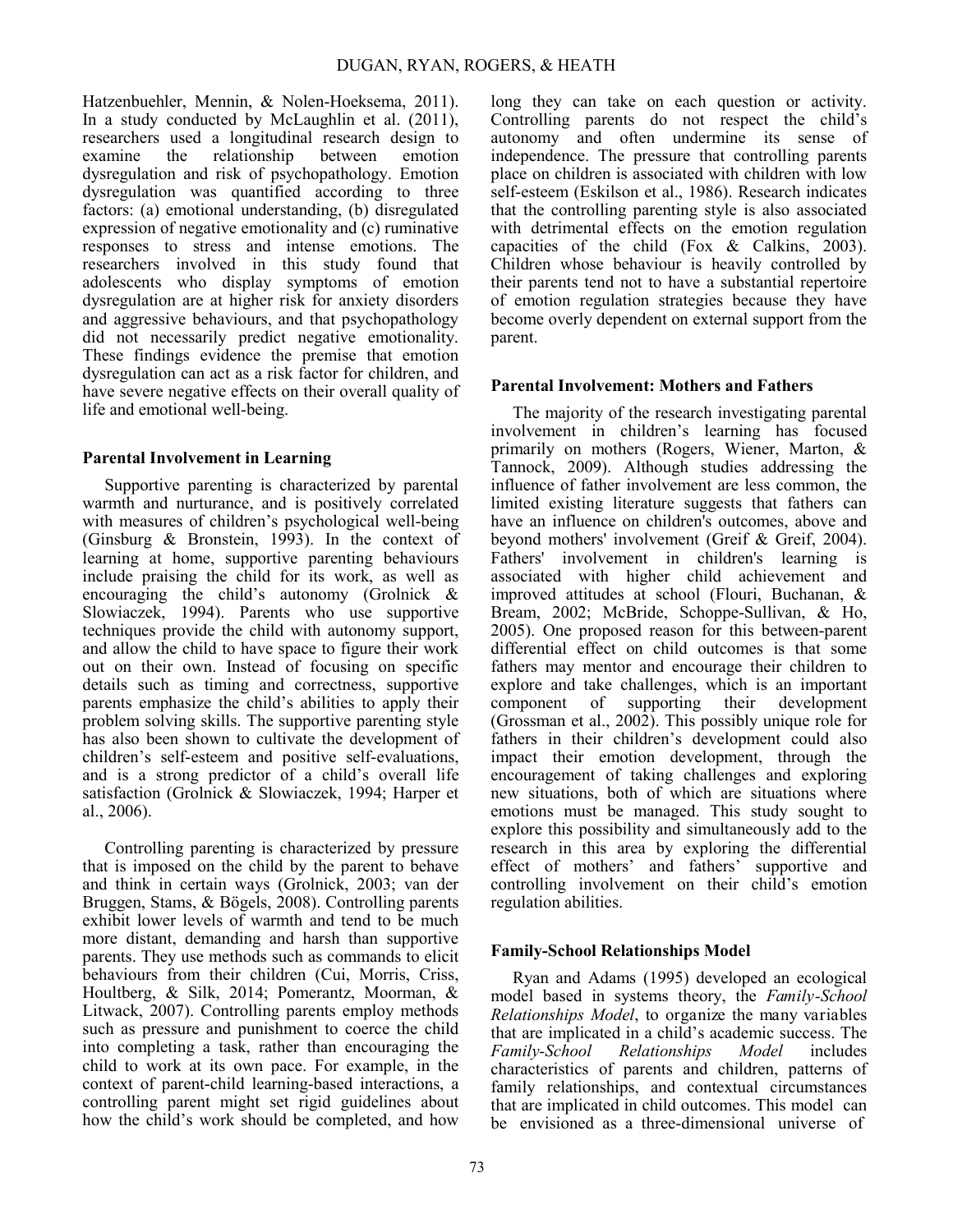variable classes with Level 0 (child academic outcomes) at the core and successive levels extending outwards to the most distant class of variables, Level 6. According to this model, influences will be strongest between adjacent levels of variables and the influence between each level will be bidirectional along the proximal–distal dimension. According to this model, a child's own characteristics (e.g., motivation, self-competence) will have the most significant impact on their academic success, due to the fact that they are most proximal and adjacent to Level 0. Likewise, because parent-child homeworkfocused interactions are categorized in Level 2 (Family Relationships), these interactions will have the biggest effect on the child's characteristics (Ryan & Adams, 1995).

Evidence from both path analytic and empirical studies suggests that the model is useful in organizing the many sets of variables that are significantly related to academic outcomes (Adams, Ryan, Ketsetzis, & Keating, 2000). The *Family–School Relationships Model* was used in this study to guide the development of the hypothesized relationship between parent-child learning-based interactions and emotion regulation. The *Family-School Relationships Model* provides a useful theoretical framework for the present study because it includes both intrinsic (emotion regulation) and external (parental involvement) factors, which both have a significant impact on the academic functioning of the child.

## **Objectives of the Present Study**

The goal of the current study is to investigate the relationship between parents' supportive and controlling involvement in learning and emotion regulation abilities of adolescents, and examines differences in this relationship between mothers and fathers. Controlling parenting has been consistently associated with a negative impact on child outcomes (Eskilson et al., 1986; Fox & Calkins, 2003; Pomerantz et al., 2007), while parental support, on the other hand, has been associated with children's success and positive outcomes (Ginsburg & Bronstein, 1993; Harper et al., 2006). This study is an extension of the literature in the domain of academic functioning and an examinination of the parenting style used during learning-focused interactions. We hypothesized that father's and mother's controlling behaviour will negatively predict emotional regulation, while fathers' and mothers' supportive behaviour will positively predict emotional regulation. These relations are expected to be independent of each other.

#### **Method**

## **Participants**

A total of 825 participants in the current study were drawn from a larger pool of participants in Grade 9 who took part in a three-year longitudinal project investigating stress and coping strategies. Participants were recruited from 15 high schools in and around Montreal, Quebec. Of the total sample, the mean age was 13.37 years, 362 of the participants were boys (*M*  $= 13.34$ , *SD* = .48) and 463 were girls (*M* = 13.41, *SD* = .52). Of these, 768 spoke English at home, 252 spoke French at home, and 108 spoke another language at home.

#### **Measures**

**Demographic information form.** A demographics questionnaire was administered to students to gather information about: (a) age, (b) gender, and (c) language(s) spoken at home.

**Emotion regulation.** We used the *Difficulties in Emotion Regulation Scale* (DERS: Gratz & Roemer, 2004) to assess emotion regulation abilities. The DERS is a 36-item self-report measure designed to assess clinically relevant difficulties in emotion regulation. This scale yields a *Total Emotion Regulation Scale*, with higher scores indicating more dysregulation. It consists of 36 items that are scored on a 5 point Likert scale, ranging from 1 (*almost never*) to 5 (*almost always*). The DERS has been shown to have high reliability and internal consistency  $(\alpha = .93)$ . Psychometric research demonstrates that the DERS scores have good test-retest reliability (Gratz &

|--|

|  |  | Correlation matrix for parent factors and DERS results |  |  |
|--|--|--------------------------------------------------------|--|--|
|--|--|--------------------------------------------------------|--|--|

| $\cdot$                              | $\cdot$ |         |         |         |         |  |
|--------------------------------------|---------|---------|---------|---------|---------|--|
| Measures                             |         | 2       | 3       |         |         |  |
| 1. Maternal support                  |         | $-35**$ | $.60**$ | $.60**$ | $-32**$ |  |
| 2. Maternal control                  |         |         | $-29**$ | $.68**$ | $.29**$ |  |
| 3. Paternal support                  |         |         |         | $-33**$ | $-33**$ |  |
| 4. Paternal control                  |         |         |         |         | $34**$  |  |
| 5. DERS                              |         |         |         |         | $\,$    |  |
| $N_{\alpha}$ $N = 825$ ** $n < 0.01$ |         |         |         |         |         |  |

*Note.*  $N = 825$ , \*\*  $p < 0.001$ .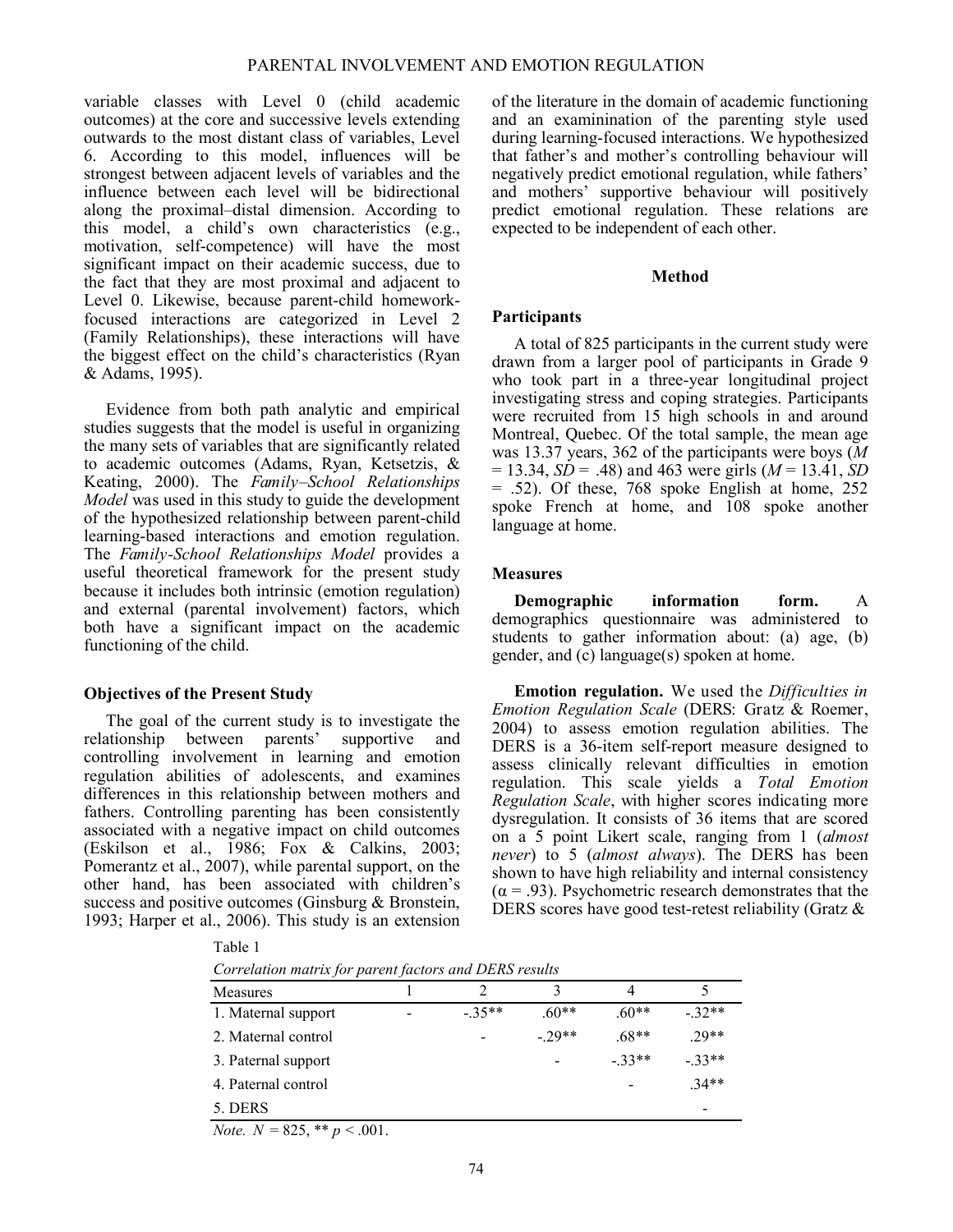| Regression analysis of parent factors |         |         |      |  |  |  |  |
|---------------------------------------|---------|---------|------|--|--|--|--|
| Predictors                            |         |         | SE B |  |  |  |  |
| Maternal support                      | $-15**$ | $-4.05$ | 1.42 |  |  |  |  |
| Maternal control                      | .04     | 0.83    | 1.17 |  |  |  |  |
| Paternal support                      | $-16**$ | $-3.95$ | 1.24 |  |  |  |  |
| Paternal control                      | $21**$  | 4.46    | 1.16 |  |  |  |  |
| $\sim$                                |         |         |      |  |  |  |  |

Table 2 *Regression analysis of parent factors*

*Note.* \*\* *p* < .001,  $R^2 = .16$  (*p* < .01).

Roemer, 2004), and the total DERS score has been found to have high internal consistency within both clinical (e.g., Fox et al., 2007) and nonclinical populations (e.g., Gratz & Roemer, 2004).

**Parental involvement.** The *Parental Support for Learning Scale* (PSLS: Rogers, Markel, Midgett, Ryan, & Tannock, 2014) separately assesses students' perceptions of their mothers' and fathers' educational involvement at home. The original version of this scale was used to assess elementary school aged children's perceptions. However, a modified version of the scale has recently been developed to be more relevant for parental involvement in the adolescent years. The adolescent version consists of two subscales: *Controlling Parental Involvement* and *Supportive Parental Involvement*. Previous work using this scale with elementary school-aged children suggests that it possesses acceptable psychometric properties. The PSLS has been shown to have moderate to high reliability (controlling parental environment:  $\alpha$  = .90 and supportive parental environment:  $\alpha$  = .87) and fathers (controlling parental environment:  $\alpha$  = .89 and supportive parental environment:  $\alpha = .89$ ). Examples of items on the *Controlling Parental Involvement* subscale include: (a) "This parent tries to tell me how to approach my schoolwork", (b) "This parent insists I do my schoolwork his/her way", (c) "When I get a poor grade, I feel the need to hide it from this parent". Examples of items on the Supportive Involvement subscale include: (a) "This parent is typically happy to talk to me about my learning",  $(b)$  "When  $\overline{1}$  am struggling at school, this parent listens to my opinion and perspective", (c) "This parent allows me to make my own decisions about my school-work."

#### **Procedure**

Participants for this study were recruited as part of a larger longitudinal project on coping with stress in the transition to high school. Students brought home a parental consent form detailing the main research purposes, and procedure. Of the students who returned consent forms, 67% agreed to participate. As per the ethical guidelines of the study, the students did not have to give a reason for their refusal to participate. For this study, data was collected during the second year of the study. Participants completed questionnaires during two 45-minute sessions. Participants at each school were brought to a common area in the school (e.g., cafeteria, library) in groups of approximately 20, and were presented with an envelope that contained a student assent form and questionnaires. Instructions were read aloud by a research assistant, and participants responded individually. Students sat apart from each other and trifold screens were used to ensure more confidentiality in responses.

#### **Results**

#### **Descriptive Statistics**

In the three variables of interest, there was between 19-25% of missing data that were missing at random (MAR). Little's MAR test proved significant, *x*²(1, *N*  $= 825$ ) = 185.91,  $p < .001$ , however separate variance t-tests indicated that the data was not missing in a pattern related to the DVs (*t*s > 0.05). As such, in all our analysis, missing data were removed list wise. After missing data were removed, there were no significant outliers nor were there any issues with kurtosis or skewness in the data (all *Z*s < 1.96). Mean scores and standard deviations were measured for all of the variables of interest, including the parent variables: maternal support  $(M = 4.07, SD = 0.74)$ , maternal control  $(M = 2.54, SD = 0.97)$ , paternal support ( $M = 3.94$ ,  $SD = 0.83$ ), and paternal control  $(M = 2.46, SD = 0.97)$ , as well as for the DERS results  $(M = 71.09, SD = 20.21)$ . Information about the correlations is included in Table 1.

#### **Statistical Analysis**

In order to assess the relationship between parentchild interactions and emotion regulation abilities, a simple regression analysis was performed. Scores from the PSLS for maternal support, maternal control, paternal support and paternal control were entered as the independant variable, and DERS scores were entered as the dependent variable. This regression was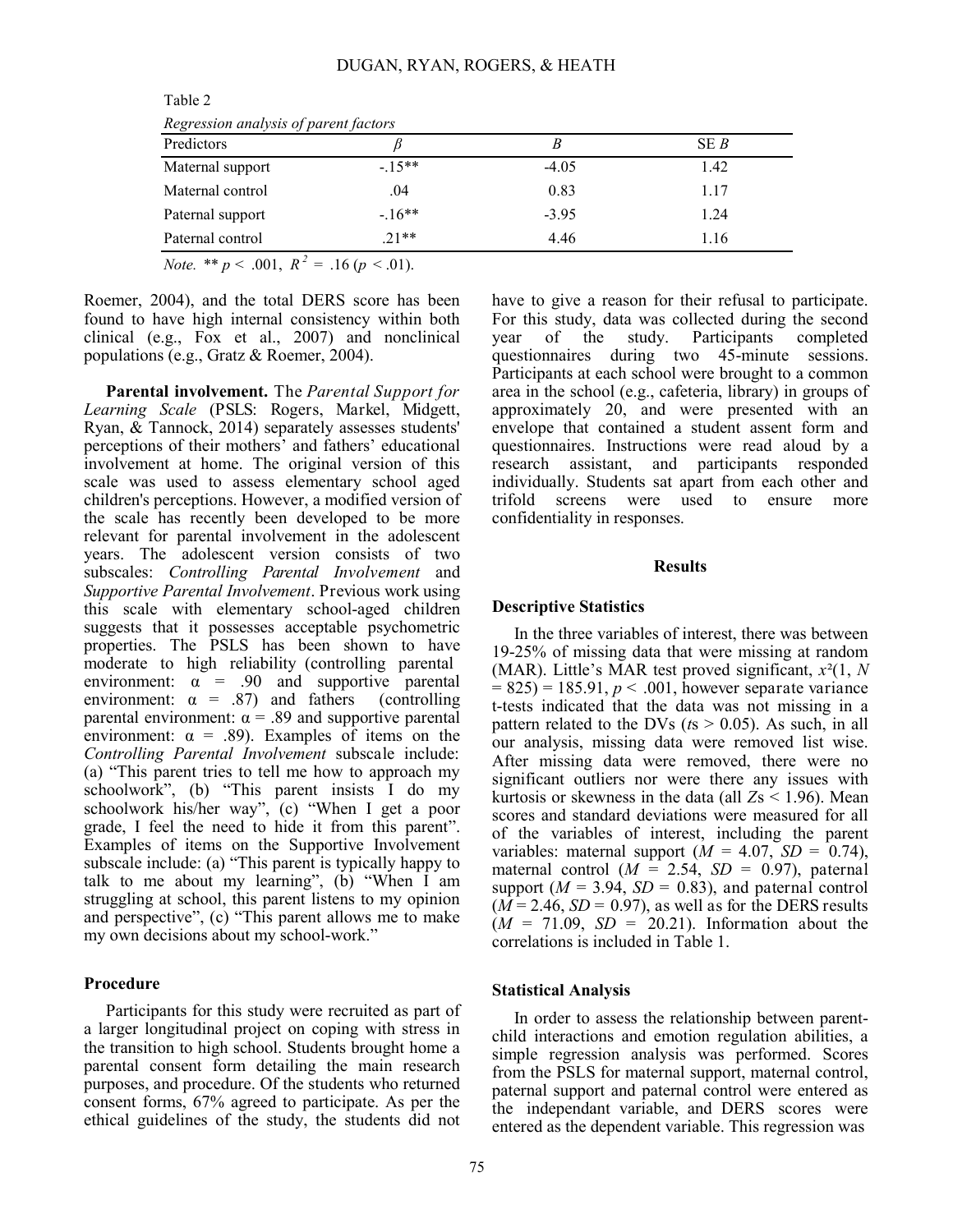significant,  $F(4, 514) = 29.03$ ,  $p < .001$ , with paternal support ( $\beta$  = -.16), paternal control ( $\beta$  = .21) and maternal support  $(\beta = -15)$ . However, maternal control  $(\beta = 0.04)$  was not a significant predictor. We hypothesized that controlling parenting behaviours from both mothers and fathers would be predictive of children's difficulties in emotion regulation. This result indicates that mother's controlling homeworkfocused interactions are not related to children's DERS results, and therefore do not lead to difficulty in children's regulation of emotion, which is not supportive of our proposed hypothesis about our variables. More information is included in Table 2.

## **Discussion**

The goal of this study was to contribute to our understanding of the link between children's emotion regulation abilities and the quality of mothers' and fathers' learning-focused parent-child interactions. The relationship between parent-child learning-based interactions and child outcomes is well established in the literature; however, the role of emotion regulation remains unclear. The current study aims to address this deficit by examining the association between children's development of self-regulation abilities and supportive versus controlling parent-child learningbased interactions. Supportive parent-child interactions were strongly and negatively related to children's difficulty in regulating their emotions for both mothers and fathers. These findings demonstrate an association between supportive parenting and positive emotional development. Conversely, controlling parental involvement was strongly and positively correlated with children's difficulty in regulating their emotions for fathers, not mothers. These findings demonstrate a relationship between controlling parenting and negative emotional development, as well as an association between supportive parenting and positive emotional development. These results dovetail with previous findings by demonstrating a significant relationship between the style that parents use to assist their children with learning and a critical child characteristic: emotion regulation. When fathers interacted with their children in a more controlling manner, their children displayed impaired emotion regulation abilities, while when parents interacted with their children in a more supportive manner, their children displayed superior emotion regulation abilities. This indicates that support from parents is associated with the development of emotion regulation abilities, while fathers' controlling parenting is associated with impaired emotional development.

The results of the current study support the consensus that prevails in the existing literature: parental support in the context of learning is associated with better child outcomes, and parental control in the context of learning is associated with children's impairment in various aspects of functioning (Eskilson et al., 1986; Fox & Calkins, 2003; Ginsburg & Bronstein, 1993). This study, however, adds the dimension of children's emotion regulation abilities. The results of this study underline an important association between parental involvement in learning and children's capacity for emotional self-regulation. This is an association that is not yet well established in the literature. This association means that a child's interactions with its parents, especially in the context of learning, can have important implications for its achievement of emotion regulation, an important milestone for children and adolescents. Due to the research design of the current study, which is a cross-sectional, correlational study, the results cannot be said to infer causality. The results of this study highlight an important association between parent-child learning-based interactions. However, future research is required in order to determine whether these variables have a cause-andeffect relationship.

The second aspect of this study examined the difference between the relationship between parenting style and emotion regulation for mothers and fathers. The results of the current study do not indicate differences between mothers and fathers, as both regressions were significant and R values were very similar. This suggests that both mothers' and fathers' supportive parenting, and controlling involvement by fathers are related to children's emotion regulation in the same manner. Although most studies on this topic have previously examined mothers, some have included fathers, but the results have been mixed. Some researchers have found that fathers tend to play a larger role in disciplining their children, have a more distant relationship and show less support and affection than mothers do (Harper et al.,  $2006$ ). These findings might be indicative of a less emotionally sensitive relationship between fathers and their children compared to mothers. On the other hand, others have found that fathers have a positive influence on children's development, such as contributing to higher achievement and improved attitudes at school, above and beyond that of mothers (Flouri et al., 2002; Greif & Greif, 2004; McBride et al., 2005). The results of the current study add to this literature and suggest that, in relation to emotion regulation, both mother's and father's style of parenting used during learning-focused interactions has a similar association with the development of this characteristic in the child.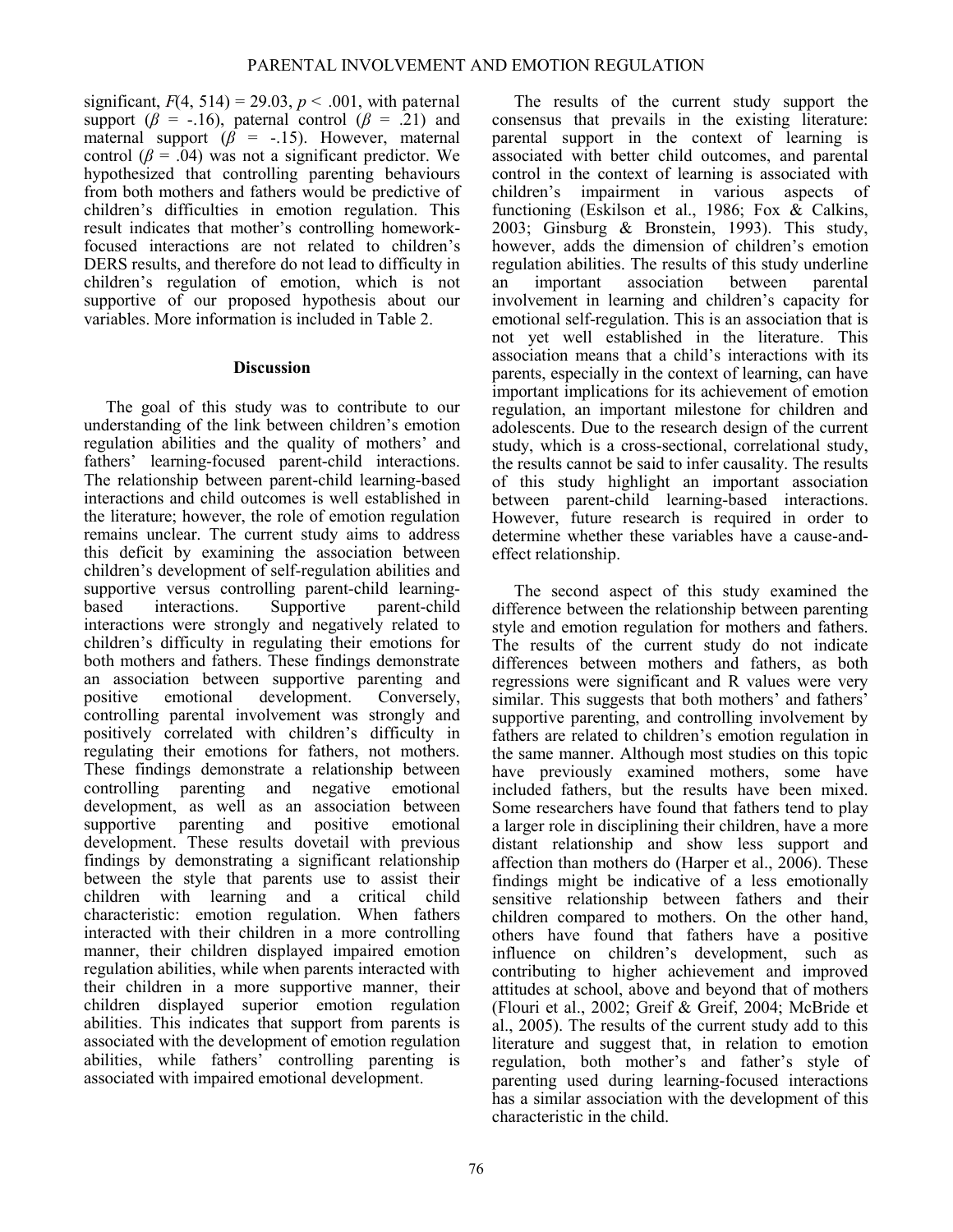This study contributes to our knowledge about learning-related parenting styles and their relationship with children's ability to self-regulate emotions. This confirms the theoretical underpinnings of the *Family-School Relationships Model*, demonstrating the strong relationship between parent-child interactions and child characteristics, and adds to the literature by illustrating that this model holds for emotion-related child characteristics. Finally, this study also contributes to our knowledge of the differences between mothers and fathers in how they affect their children. In this case, no major differences were found, suggesting that both parents can be involved in their children's homework in a supportive manner.

Many previous studies have found that supportive parenting is associated with better outcomes for children. This study expands on this by demonstrating that parenting style also impacts emotion regulation capacities, which are critical for development and academic achievement. It would be advantageous for future research to examine how parent-child interactions in domains other than homework can influence emotion development. Future research in this area should use a longitudinal research design in order to see the long-term effects of parental support or control on the emotion regulation abilities of children. The current study uses a cross-section of the population, which limits the generalizability of the results. Therefore, a longitudinal approach would allow long-term associations between parenting style and emotion regulation abilities to be examined, which would be advantageous in the advancement of the knowledge on this subject.

While it was observed that no major differences exist between the effects of parenting styles of mothers versus fathers, there is still much that is unclear about the different roles that mothers and fathers play and the impact this has on their children's development, which makes future research essential. This study is another piece of the puzzle, both adding information to further our understanding and exposing the areas in which more work is needed. This study is an important first step towards understanding the impact of parental involvement in learning on emotion regulation, and future research should build from this knowledge to examine any causal, long-term effects.

## **References**

Adams, G. R., & Berzonsky, M. D. (2003). *Blackwell handbook of adolescence*. Malden, MA: Blackwell.

- Adams, G. R., Ryan, B. A., Ketsetzis, M., & Keating, L. (2000). Rule compliance and peer sociability: A study of family process, parent-child schoolfocused interactions and children's classroom behavior. *Journal of Family Psychology*, *14*, 237- 250.
- Byrnes, J. P., Miller, D. C., & Reynolds, M. (1999). Learning to make good decisions: A self-regulation perspective. *Child Development*, *70*, 1121-1140.
- Cui, L., Morris, A., Criss, M. M., Houltberg, B. J., & Silk, J. S. (2014). Parental psychological control and adolescent adjustment: The role of adolescent emotion regulation. *Parenting: Science and Practice*, *14*, 47-67.
- Eccles, J. S., & Harold, R. A. (1996). Family involvement in children's and adolescents' schooling. In A. Booth & J. Dunn (Eds.), *Familyschool links: How do they affect educational outcomes?* (pp. 3-34). Mahwah, NJ: Lawrence Erlbaum.
- Eskilson, A., Wiley, M. G., Muehlbauer, G., & Dodder, L. (1986). Parental pressure, self-esteem and adolescent reported deviance: Bending the twig too far. *Adolescence*, *21*, 501–515.
- Falbo, T., Lein, L., & Amador, N. A. (2001). Parental involvement during the transition to high school. *Journal of Adolescent Research*, *16*, 511-529.
- Flouri, E., Buchanan, A., & Bream, V. (2002). Adolescents' perceptions of their fathers' involvement: Significance to school attitudes. *Psychology in the Schools*, *39*, 575-582.
- Fox, N. A., & Calkins, S. D. (2003). The development of self-control of emotion: Intrinsic and extrinsic influences. *Motivation and Emotion*, *27*, 7-26.
- Ginsburg, G. S., & Bronstein, P. (1993). Family factors related to children's intrinsic/extrinsic motivational orientation and academic performance. *Child Development*, *64*, 1461–1474.
- Gonzales-DeHass, A. R., Willems, P. P., & Holbein, M. F. D. (2005). Examining the relationship between parental involvement and student motivation. *Educational Psychology Review*, *17*, 99-123.
- Gratz, K. L., & Roemer, L. (2004). Multidimensional assessment of emotion regulation and dysregulation: Development, factor structure, and initial validation of the difficulties in emotion regulation scale. *Journal of Psychopathology and Behavioral Assessment*, *26*, 41-54.
- Graziano, P. A., Reavis, R. D., Keane, S. P., & Calkins, S. D. (2007). The role of emotion regulation and children's early academic success. *Journal of School Psychology*, *45*, 3-19.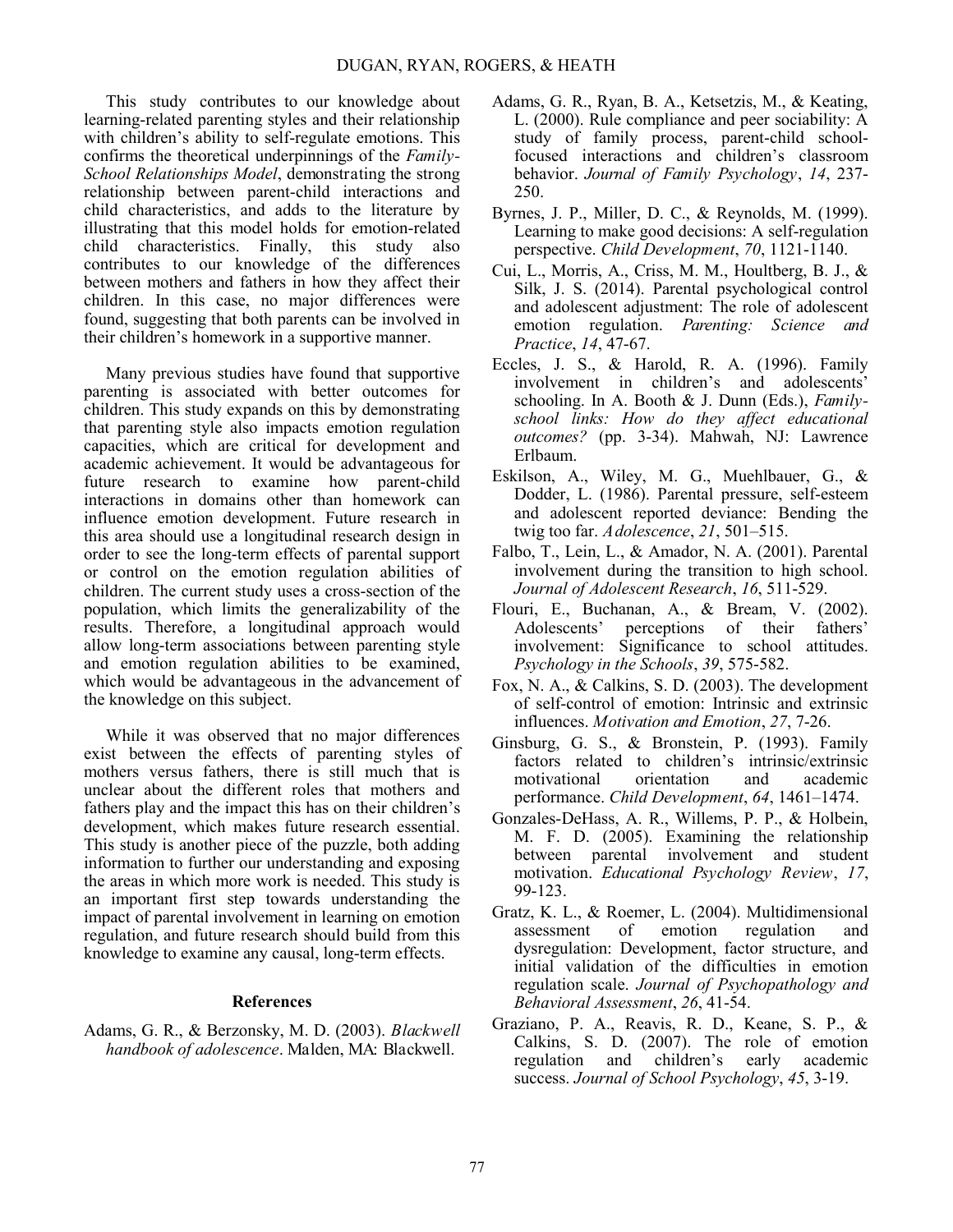- Green, C. L., Walker, J. M. T., Hoover-Dempsey, K. V., & Sandler, H. M. (2007). Parents' motivations for involvement in children's education: An empirical test of a theoretical model of parental involvement. *Journal of Educational Psychology*, *99*, 532– 544.
- Greif, J. L., & Greif, G. L. (2004). Including fathers in school psychology literature: A review of four school psychology journals. *Psychology in the Schools*, *41*, 575−580.
- Grolnick, W. S. (2003). *The psychology of parental control: How well-meant parenting backfires*. New York, NY: Psychology Press.
- Grolnick, W. S., & Slowiaczek, M. L. (1994). Parents' involvement in children's schooling: A multidimensional conceptualization and motivational model. *Child Development*, *65*, 237-252.
- Gross, J. J. (1998). The emerging field of emotion regulation: An integrative review. *Review of General Psychology*, *2*, 271-299.
- Gross, J. J. (2002). Emotion regulation: Affective, cognitive, and social consequences. *Psychophysiology*, *39*, 281-291.
- Grossman, K., Grossman, K. E., Fremmer-Bombik, E., Kindler, H., Scheuerer-Englisch, H., & Zimmerman, P. (2002). The uniqueness of the child– father attachment relationship: Father's sensitive and challenging play as a pivotal variable in a 16 year longitudinal study. *Social Development*, *11*, 307-331.
- Gumora, G., & Arsenio, W. F. (2002). Emotionality, emotion regulation, and school performance in middle school children. *Journal of School Psychology*, *40*, 395–413.
- Harper, F. W. K., Brown, A. M., Arias, I., & Brody, G. (2006). Corporal punishment and kids: How do parent support and gender influence child adjustment? *Journal of Family Violence*, *21*, 197-207.
- Hill, N. E., & Taylor, L. C. (2004). Parental school involvement and children's academic achievement: Pragmatics and issues. *Current Directions in Psychological Science*, *13*, 161-164.
- Hill, N. E., & Tyson, D. F. (2009). Parental involvement in middle school: A meta-analytic assessment of the strategies that promote achievement. *Developmental Psychology*, *45*, 740-763.
- McBride, B. A., Schoppe-Sullivan, S. J., & Ho, M.-H. (2005). The mediating role of fathers' school involvement on student achievement. *Journal Applied Developmental Psychology*, *26*, 201−216.
- McLaughlin, K. A., Hatzenbuehler, M. L., Mennin, D. S., & Nolen-Hoeksema, S. (2011). Emotion dysregulation and adolescent psychopathology: A prospective study. *Behaviour Research and Therapy*, *49*, 544-554.
- Murphy, B. C., Shepard, S. A., Eisenberg, N., & Fabes, R. A. (2004). Concurrent and across time prediction of young adolescents' social functioning: The role of emotionality and regulation. *Social Development*, *13*, 56-86.
- Pekrun, R., Goetz, T., Titz, W., & Perry, R. P. (2002). Academic emotions in students' self-regulated learning and achievement: A program of qualitative and quantitative research. *Educational Psychologist*, *37*, 91-105.
- Pomerantz, E. M., Moorman, E. A., & Litwack, S. D. (2007). The how, whom, and why of parents' involvement in children's academic lives: More is not always better. *Review of Educational Research*, *77*, 373–410.
- Rogers, M. A., Markel, C., Midgett, J. D., C., Ryan, B. A., & Tannock, R. (2014). Measuring children's perceptions of parental involvement in conjoint behavioral consultation: Factor structure and reliability of the Parental Support for Learning Scale. *Assessment for Effective Intervention*, *39*, 170-181.
- Rogers, M. A., Wiener, J., Marton, I., & Tannock, R. (2009). Parental involvement in children's learning: Comparing parents of children with and without Attention Deficit/Hyperactivity Disorder (ADHD). *Journal of School Psychology*, *47*, 167– 185.
- Ryan, B. A., & Adams, G. R. (1995). The family– school relationships model. In B. A. Ryan, G. R. Adams, T. P. Gullotta, R. P. Weissberg, & R. L. Hampton (Eds.), *The family-school connection: Theory, research, and practice* (pp. 3-28). Thousand Oaks, CA: Sage.
- Sanders, M. G., & Epstein, J. L. (2000). Building school family community partnerships in middle and high schools. In M. G. Sanders (Ed.), *Schooling students placed at risk: Research, policy, and practice in the education of poor and minority adolescents* (pp. 339-361). Mahwah, NJ: Lawrence Erlbaum.
- Sebastian, C., Burnett, S., & Blakemore, S. J. (2008). Development of the self-concept during adolescence. *Trends in Cognitive Sciences*, *12*, 441-446.
- Supplee, L. H., Shaw, D. S., Hailstones, K., & Hartman, K. (2004). Family and child influences on early academic and emotion regulatory behaviors. *Journal of School Psychology*, *42*, 221-242.